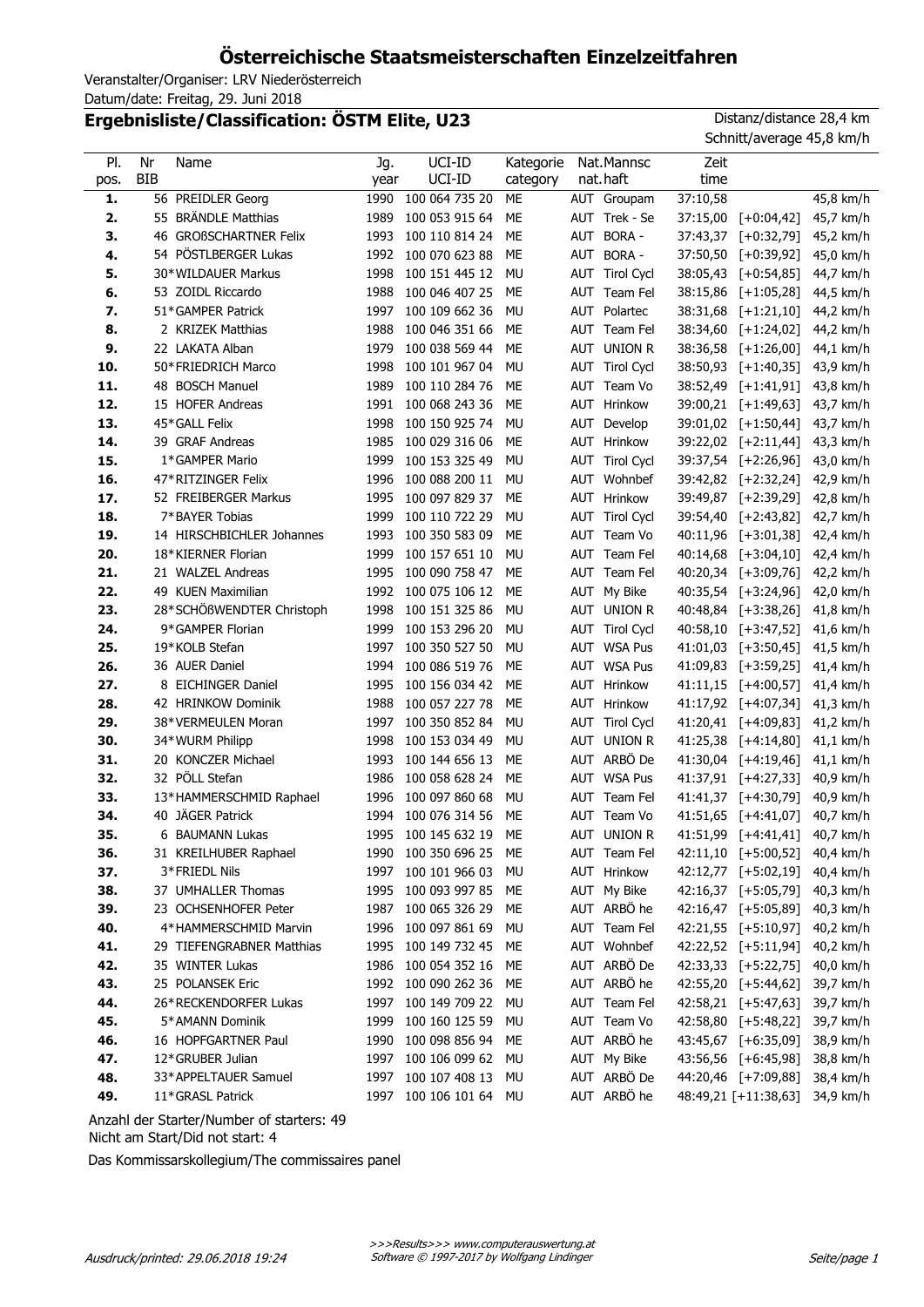## **Ergebnisliste/Classification: ÖM - U23** Distanz/distance 28,4 km

Schnitt/average 44,7 km/h

| PI.  | Nr<br>Name                | Jg.  | UCI-ID         | Kategorie | Nat.Mannsc                      | Zeit     |                      |           |
|------|---------------------------|------|----------------|-----------|---------------------------------|----------|----------------------|-----------|
| pos. | <b>BIB</b>                | year | UCI-ID         | category  | nat.haft                        | time     |                      |           |
| 1.   | 30*WILDAUER Markus        | 1998 | 100 151 445 12 | <b>MU</b> | AUT Tirol Cycl                  | 38:05,43 |                      | 44,7 km/h |
| 2.   | 51*GAMPER Patrick         | 1997 | 100 109 662 36 | MU        | Polartec<br><b>AUT</b>          | 38:31,68 | $[-10:26,25]$        | 44,2 km/h |
| 3.   | 50*FRIEDRICH Marco        | 1998 | 100 101 967 04 | MU        | <b>Tirol Cycl</b><br><b>AUT</b> | 38:50,93 | $[-0.45, 50]$        | 43,9 km/h |
| 4.   | 45*GALL Felix             | 1998 | 100 150 925 74 | MU        | <b>AUT</b><br>Develop           | 39:01,02 | $[-0.55, 59]$        | 43,7 km/h |
| 5.   | 1*GAMPER Mario            | 1999 | 100 153 325 49 | <b>MU</b> | <b>AUT</b><br><b>Tirol Cycl</b> | 39:37,54 | $[-1:32,11]$         | 43,0 km/h |
| 6.   | 47*RITZINGER Felix        | 1996 | 100 088 200 11 | <b>MU</b> | Wohnbef<br><b>AUT</b>           | 39:42,82 | $[-1:37,39]$         | 42,9 km/h |
| 7.   | 7*BAYER Tobias            | 1999 | 100 110 722 29 | <b>MU</b> | <b>Tirol Cycl</b><br><b>AUT</b> | 39:54,40 | $[-1:48,97]$         | 42,7 km/h |
| 8.   | 18*KIERNER Florian        | 1999 | 100 157 651 10 | MU        | <b>AUT</b><br>Team Fel          | 40:14,68 | $[-2:09,25]$         | 42,4 km/h |
| 9.   | 28*SCHÖßWENDTER Christoph | 1998 | 100 151 325 86 | MU        | UNION R<br><b>AUT</b>           | 40:48,84 | $[-2:43,41]$         | 41,8 km/h |
| 10.  | 9*GAMPER Florian          | 1999 | 100 153 296 20 | MU        | <b>Tirol Cycl</b><br><b>AUT</b> | 40:58,10 | $[-2:52,67]$         | 41,6 km/h |
| 11.  | 19*KOLB Stefan            | 1997 | 100 350 527 50 | MU        | <b>WSA Pus</b><br><b>AUT</b>    | 41:01,03 | $[-2:55,60]$         | 41,5 km/h |
| 12.  | 38*VERMEULEN Moran        | 1997 | 100 350 852 84 | MU        | AUT<br><b>Tirol Cycl</b>        | 41:20,41 | $[-3:14,98]$         | 41,2 km/h |
| 13.  | 34*WURM Philipp           | 1998 | 100 153 034 49 | MU        | AUT<br><b>UNION R</b>           | 41:25,38 | $[-3:19,95]$         | 41,1 km/h |
| 14.  | 13*HAMMERSCHMID Raphael   | 1996 | 100 097 860 68 | <b>MU</b> | <b>AUT</b><br>Team Fel          | 41:41.37 | $[-13:35,94]$        | 40,9 km/h |
| 15.  | 3*FRIEDL Nils             | 1997 | 100 101 966 03 | MU        | <b>AUT</b><br>Hrinkow           | 42:12,77 | $[-4:07,34]$         | 40,4 km/h |
| 16.  | 4*HAMMERSCHMID Marvin     | 1996 | 100 097 861 69 | <b>MU</b> | Team Fel<br><b>AUT</b>          | 42:21.55 | $[-4:16,12]$         | 40,2 km/h |
| 17.  | 26*RECKENDORFER Lukas     | 1997 | 100 149 709 22 | <b>MU</b> | Team Fel<br><b>AUT</b>          | 42:58,21 | $[-4:52,78]$         | 39,7 km/h |
| 18.  | 5*AMANN Dominik           | 1999 | 100 160 125 59 | MU        | Team Vo<br>AUT                  | 42:58,80 | $[-4:53,37]$         | 39,7 km/h |
| 19.  | 12*GRUBER Julian          | 1997 | 100 106 099 62 | MU        | My Bike<br>AUT                  | 43:56,56 | $[-5:51,13]$         | 38,8 km/h |
| 20.  | 33*APPELTAUER Samuel      | 1997 | 100 107 408 13 | <b>MU</b> | ARBÖ De<br><b>AUT</b>           |          | 44:20,46 [+6:15,03]  | 38,4 km/h |
| 21.  | 11*GRASL Patrick          | 1997 | 100 106 101 64 | <b>MU</b> | ARBÖ he<br><b>AUT</b>           |          | 48:49,21 [+10:43,78] | 34,9 km/h |
|      |                           |      |                |           |                                 |          |                      |           |

Anzahl der Starter/Number of starters: 21

Das Kommissarskollegium/The commissaires panel

| Ergebnisliste/Classification: LM OÖ Elite, U23 |            |                            |      |                |           |                        | Distanz/distance 28,4 km |                           |           |
|------------------------------------------------|------------|----------------------------|------|----------------|-----------|------------------------|--------------------------|---------------------------|-----------|
|                                                |            |                            |      |                |           |                        |                          | Schnitt/average 45,2 km/h |           |
| PI.                                            | Nr         | Name                       | Jg.  | UCI-ID         | Kategorie | Nat.Mannsc             | Zeit                     |                           |           |
| pos.                                           | <b>BIB</b> |                            | year | UCI-ID         | category  | nat.haft               | time                     |                           |           |
| 1.                                             | 46         | <b>GROBSCHARTNER Felix</b> | 1993 | 100 110 814 24 | ME        | BORA -<br><b>AUT</b>   | 37:43,37                 |                           | 45,2 km/h |
| 2.                                             |            | 54 PÖSTLBERGER Lukas       | 1992 | 100 070 623 88 | ME        | BORA -<br>AUT          | 37:50,50                 | $[-0:07,13]$              | 45,0 km/h |
| 3.                                             | 53         | <b>ZOIDL Riccardo</b>      | 1988 | 100 046 407 25 | ME        | AUT<br>Team Fel        | 38:15,86                 | $[-0.32, 49]$             | 44,5 km/h |
| 4.                                             |            | 2 KRIZEK Matthias          | 1988 | 100 046 351 66 | ME        | AUT<br>Team Fel        | 38:34,60                 | $[-0:51,23]$              | 44,2 km/h |
| 5.                                             | 15         | <b>HOFER Andreas</b>       | 1991 | 100 068 243 36 | ME        | <b>AUT</b><br>Hrinkow  | 39:00.21                 | $[-1:16,84]$              | 43,7 km/h |
| 6.                                             | 39.        | <b>GRAF Andreas</b>        | 1985 | 100 029 316 06 | MF        | Hrinkow<br><b>AUT</b>  | 39:22,02                 | $[-1:38,65]$              | 43,3 km/h |
| 7.                                             |            | 52 FREIBERGER Markus       | 1995 | 100 097 829 37 | ME        | AUT<br>Hrinkow         | 39:49,87                 | $[-2:06,50]$              | 42,8 km/h |
| 8.                                             |            | 18*KIERNER Florian         | 1999 | 100 157 651 10 | MU        | Team Fel<br>AUT        | 40:14.68                 | $[-2:31,31]$              | 42,4 km/h |
| 9.                                             |            | 21 WALZEL Andreas          | 1995 | 100 090 758 47 | ME        | Team Fel<br><b>AUT</b> | 40:20,34                 | $[-2:36,97]$              | 42,2 km/h |
| 10.                                            |            | 8 EICHINGER Daniel         | 1995 | 100 156 034 42 | ME        | AUT<br>Hrinkow         | 41:11,15                 | $[-3:27,78]$              | 41,4 km/h |
| 11.                                            |            | 42 HRINKOW Dominik         | 1988 | 100 057 227 78 | ME        | AUT<br>Hrinkow         | 41:17,92                 | $[-3:34,55]$              | 41,3 km/h |
| 12.                                            |            | 13*HAMMERSCHMID Raphael    | 1996 | 100 097 860 68 | MU        | AUT<br>Team Fel        | 41:41,37                 | $[-3:58,00]$              | 40,9 km/h |
| 13.                                            |            | 31 KREILHUBER Raphael      | 1990 | 100 350 696 25 | ME        | Team Fel<br>AUT        | 42:11,10                 | $[-4:27,73]$              | 40,4 km/h |
| 14.                                            |            | 3*FRIEDL Nils              | 1997 | 100 101 966 03 | MU        | Hrinkow<br><b>AUT</b>  | 42:12,77                 | $[-4:29,40]$              | 40,4 km/h |
| 15.                                            |            | 4*HAMMERSCHMID Marvin      | 1996 | 100 097 861 69 | MU        | AUT<br>Team Fel        | 42:21,55                 | $[-4:38,18]$              | 40,2 km/h |
| 16.                                            |            | 26*RECKENDORFER Lukas      | 1997 | 100 149 709 22 | MU        | Team Fel<br>AUT        | 42:58,21                 | $[-5:14,84]$              | 39,7 km/h |

Anzahl der Starter/Number of starters: 16

Das Kommissarskollegium/The commissaires panel

| Ergebnisliste/Classification: LM OO U23 |                         |      |                |           |                       |          | Distanz/distance 28,4 km         |  |  |
|-----------------------------------------|-------------------------|------|----------------|-----------|-----------------------|----------|----------------------------------|--|--|
|                                         |                         |      |                |           |                       |          | Schnitt/average 42,4 km/h        |  |  |
| PI.                                     | Nr<br>Name              | Jq.  | UCI-ID         | Kategorie | Nat.Mannsc            | Zeit     |                                  |  |  |
| pos.                                    | <b>BIB</b>              | year | UCI-ID         | category  | nat.haft              | time     |                                  |  |  |
| 1.                                      | 18*KIERNER Florian      | 1999 | 100 157 651 10 | MU        | Team Fel<br>AUT       | 40:14.68 | 42,4 km/h                        |  |  |
| 2.                                      | 13*HAMMERSCHMID Raphael | 1996 | 100 097 860 68 | MU        | Team Fel<br>AUT       | 41:41.37 | 40,9 km/h<br>$[-1:26,69]$        |  |  |
| 3.                                      | 3*FRIEDL Nils           | 1997 | 100 101 966 03 | MU        | Hrinkow<br><b>AUT</b> | 42:12.77 | $[-1:58,09]$<br>40,4 km/h        |  |  |
| 4.                                      | 4*HAMMERSCHMID Marvin   | 1996 | 100 097 861 69 | MU        | Team Fel<br>AUT       |          | 42:21,55 [+2:06,87]<br>40,2 km/h |  |  |
| 5.                                      | 26*RECKENDORFER Lukas   | 1997 | 100 149 709 22 | MU        | Team Fel<br>AUT       | 42:58.21 | $[-2:43,53]$<br>39.7 km/h        |  |  |
|                                         |                         |      |                |           |                       |          |                                  |  |  |

Anzahl der Starter/Number of starters: 5